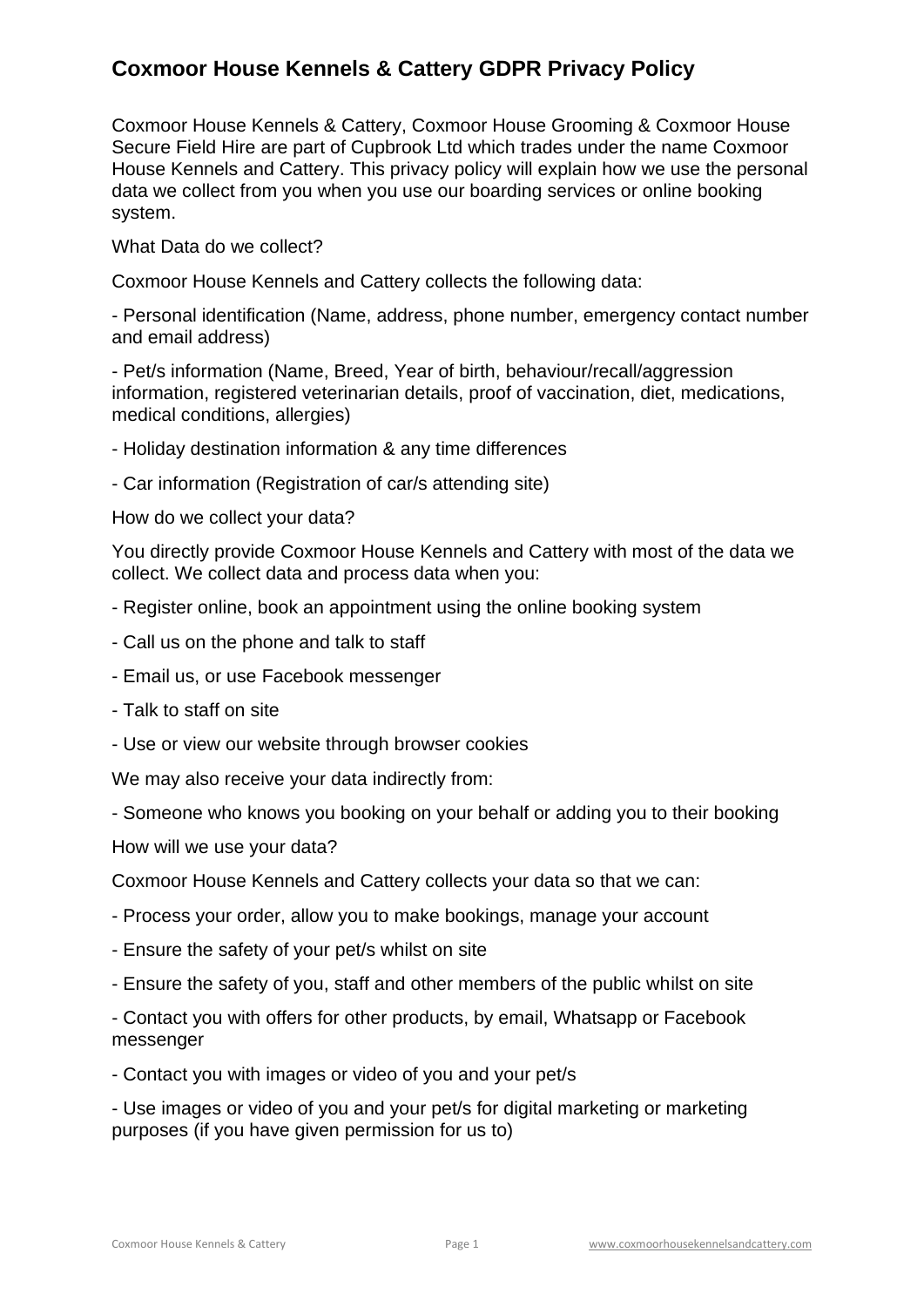When we process your order or booking, third party sites such as the secure payment system (Square) or the online booking systems (Acuity & Revelation Pets) may be sent your data. Credit reference agencies may also be sent your data to protect against fraudulent purchases.

We will share your information with our current groomer with your permission.

We will not share your data otherwise.

How do we store your data?

At Coxmoor House Kennels and Cattery we complete a DPIA (Data Protection Impact Assessment) every 3 years or sooner if needed. We store your data through third party sites such as Acuity scheduling, Square payment and Revelation Pets which have their own built in security. Any computer storage is on an external hard drive which is removed and stored securely when not in use. The internet access point is secure, the computer is also secure and both are password protected. There is also anti-virus & anti malware software installed on the computer with regular scans being carried out.

Any hardcopy information is kept locked away and is only used for booking purposes by trained staff members.

We will keep your data for no more than 7 years after you are no longer an active user of our services. This will be reviewed at the end of each tax year. Once this period has expired we will shred any hard copies and delete any digital data we have of yours. Images and video that we have taken or you have given us permission to use will be kept on external storage as our intellectual property for advertisement purposes.

### Marketing

Coxmoor House Kennels and Cattery would like to send you information about products and services of ours that we think you might like, as well as those of our partner companies.

- Coxmoor House Secure Field Hire
- Coxmoor House Pet Grooming
- Coxmoor House The Shop

If you have agreed to accept marketing, you may always opt out at a later date.

You have the right at any time to stop Coxmoor House Kennels and Cattery from contacting you for marketing purposes or giving your data to other members of Cupbrook Ltd.

If you no longer wish to be contacted for marketing purposes please email us with your name, pet/s name and the email address you set up any accounts with stating you no longer wish to be contacted for marketing purposes @ coxmoorkennelsandcattery@gmail.com

What are your data protection rights?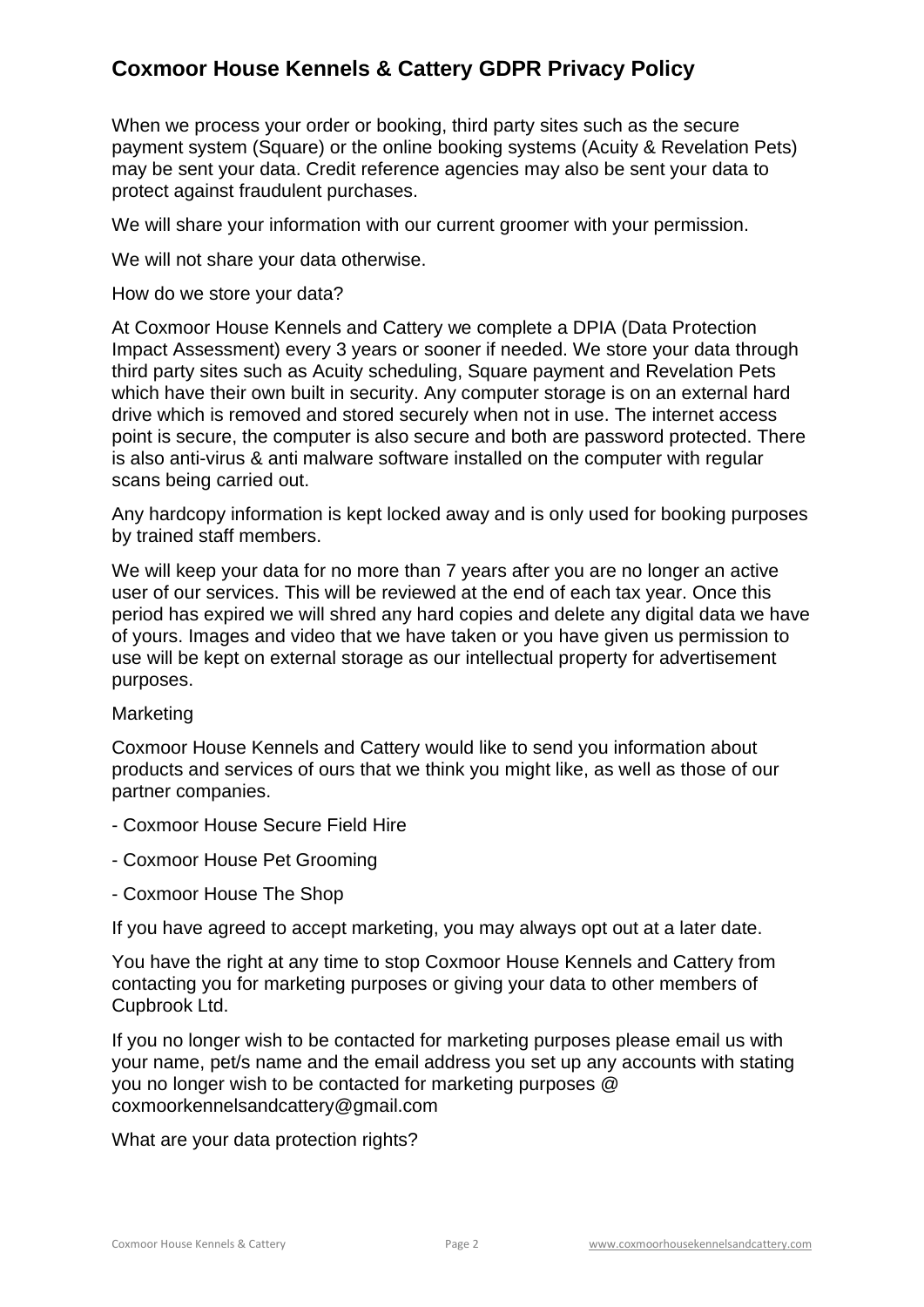Coxmoor House Kennels and Cattery would like to make sure that you are fully aware of all of your data protection rights.

Every user is entitled to the following:

The right to access – You have the right to request Coxmoor House Kennels and Cattery for copies of your personal data. We may charge you for this service.

The right to rectification – You have the right to request that Coxmoor House Kennels and Cattery correct any information you believe is inaccurate. You also have the right to request Coxmoor House Kennels and Cattery to complete information you believe is incomplete.

The right to erasure – You have the right to request that Coxmoor House Kennels and Cattery erase your personal data, under certain conditions.

The right to restrict processing – You have the right to request that Coxmoor House Kennels and Cattery restrict the processing of your personal data, under certain conditions.

The right to data portability – You have the right to request that Coxmoor House Kennels and Cattery transfer the data that we have collected to another organization, or directly to you, under certain conditions.

If you make a request, we have one month to respond to you. If you would like to exercise any of these rights, please contact us

By email: coxmoorkennelsandcattery@gmail.com

By phone: 01623753174

By writing: Coxmoor House Kennels and Cattery

Derby Road

Kirkby-In-Ashfield

**Nottinghamshire** 

NG17 7QN

What are cookies?

Cookies are text files placed on your computer to collect standard internet log information and visitor behaviour information. When you visit our websites, we may collect information from you automatically through cookies or similar technology.

For further information visit www.allaboutcookies.org

How do we use cookies?

Coxmoor House Kennels and Cattery uses cookies in a range of ways to improve your experience on our website, including:

- Keeping you signed in
- Understanding how you use our website
- Quicker future logging in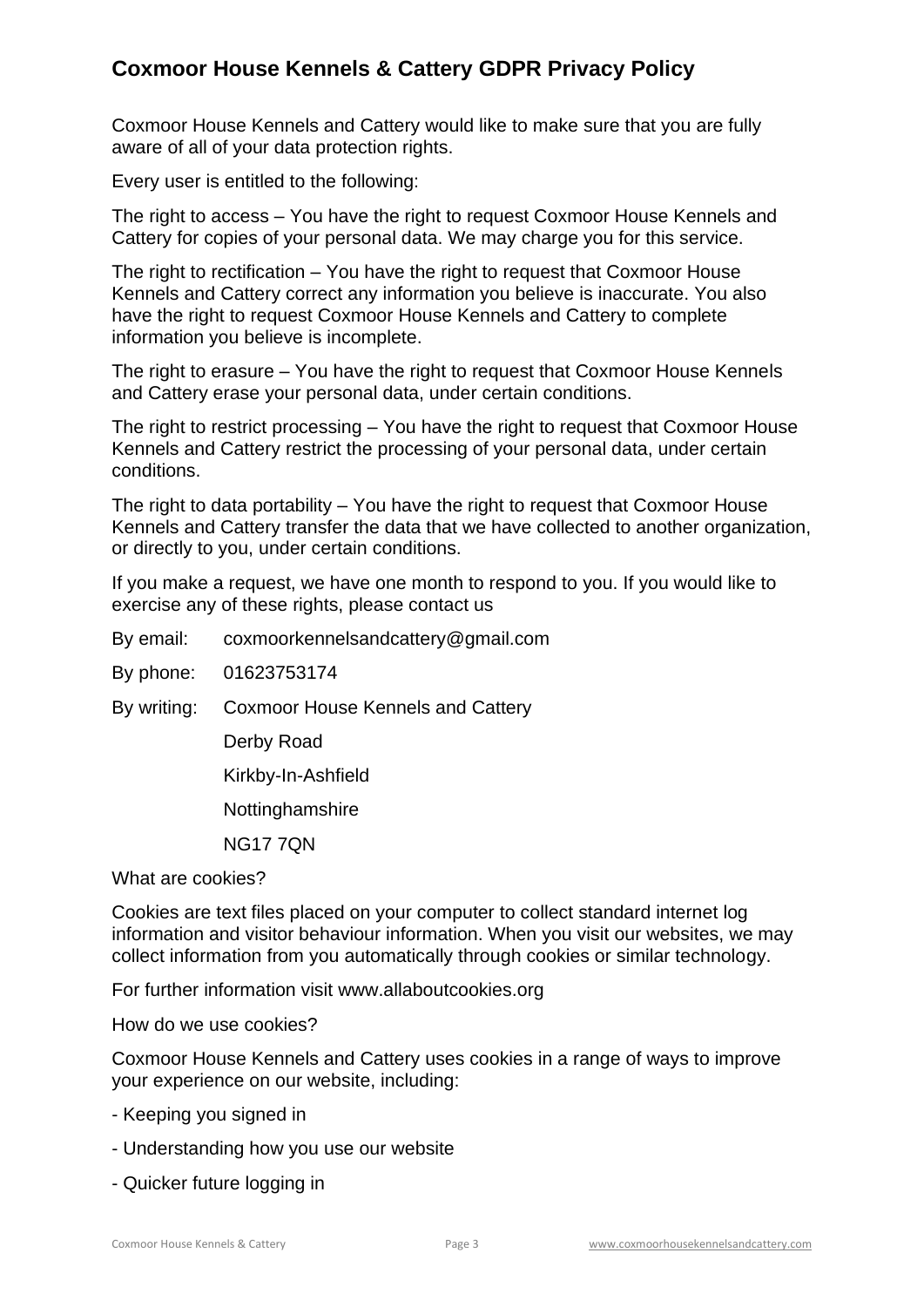What types of cookies do we use?

There are a number of different types of cookies, however our website uses:

- Functionality: Coxmoor House Kennels and Cattery uses these cookies so that we recognise you on our website and remember your previously selected preferences. These could include what language you prefer and location you are in. A mix of firstparty and third-party cookies are used.

- Advertising: Coxmoor House Kennels and Cattery uses these cookies to collect information about your visit to our website, the content you viewed, the links you followed and information about your browser, device and your IP address. Coxmoor House Kennels and Cattery sometimes shares some limited aspects of this data with third parties for advertising purposes. We may also share online data collected through cookies with our advertising partners. This means that when you visit another website, you may be shown advertising based on your browsing patterns on our website.

#### How to manage cookies

You can set your browser not to accept cookies and www.allaboutcookies.org tells you how to remove cookies from your browser. In a few cases, some of our website features may not function properly as a result.

Privacy policies of other websites

The Coxmoor House Kennels and Cattery website contains links to other websites. Our privacy policy applies only to our website, so if you click a link to another website you should read their privacy policy.

#### Changes to our privacy policy

Coxmoor House Kennels and Cattery keeps its privacy policy under regular review and places any updates on this web page. This privacy policy was last updated on 20th February 2022.

#### How to contact us

If you have any questions about the privacy policy Coxmoor House Kennels and Cattery, the data we hold on you, or you would like to exercise one of your data protection rights, please do not hesitate to contact us.

By email: coxmoorkennelsandcattery@gmail.com

By phone: 01623753174

By writing: Coxmoor House Kennels and Cattery

Derby Road

Kirkby-In-Ashfield

Nottinghamshire

NG17 7QN

### How to contact the appropriate authority